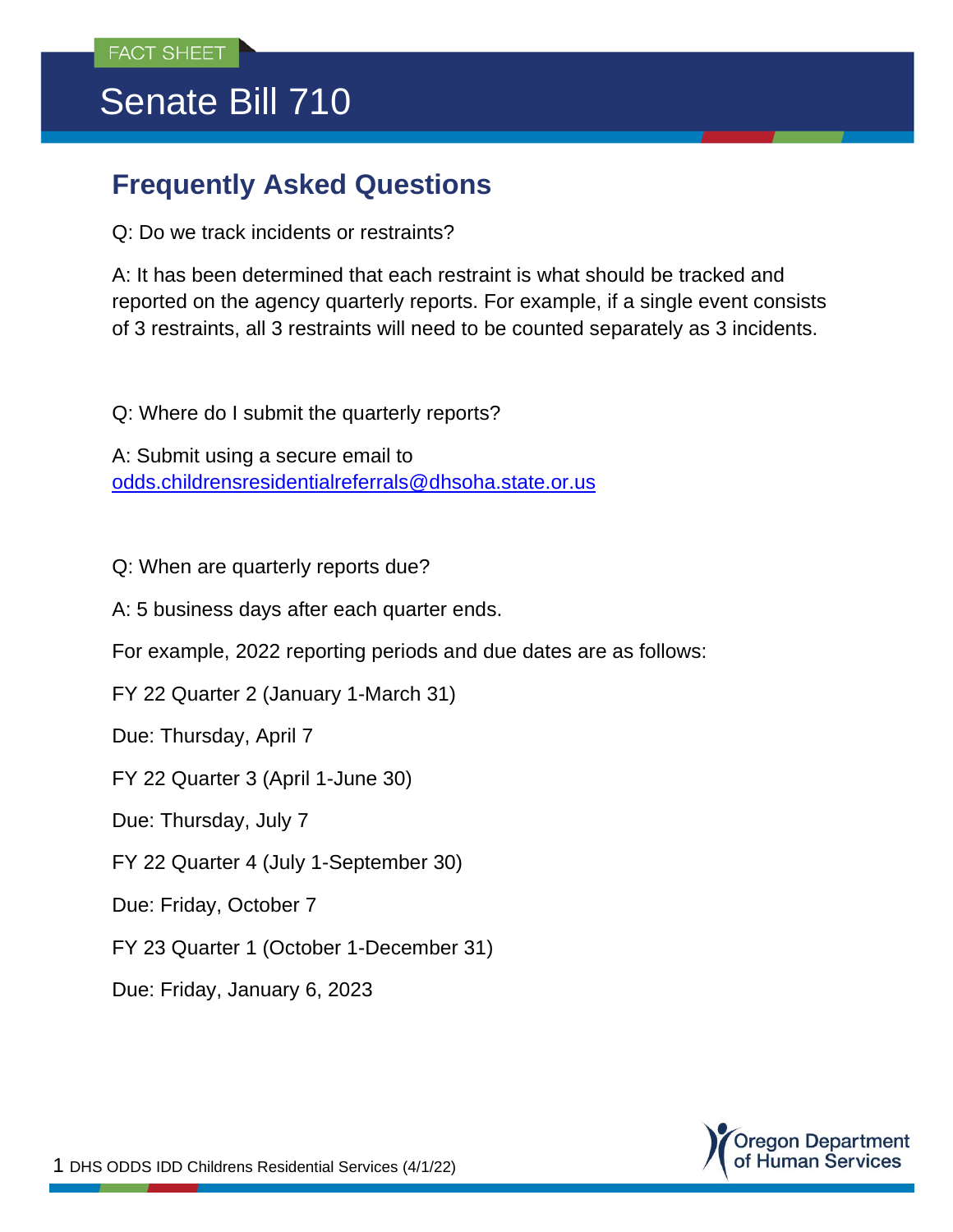Q: Where can I ask questions?

A: odds.childrensresidentialreferrals@dhsoha.state.or.us While emailing individuals will get a response, the group email box will ensure that if an individual is currently unavailable someone else can respond in a timely manner.

Q: Do we use full names?

A: No. First three letters of their last name followed by the first two letters of their first name are used for the child's identifier.

Q: Do we include all children in our services?

A: No. Only children who were restrained that quarter will be included in the report.

Q: What do we redact?

A: Everything is submitted to ODDS so that comprehensive statistics can be complied.

For the forms posted on your website, all identifiable characteristics should be redacted. This includes Race/Ethnicity, Biological Gender, Identified Gender, Migrant Status, Primary Language, and if the child uses of a Communication Device.

Q: My organization doesn't use involuntary seclusion. What do I put for "Dimensions of room that has been used or could be used for involuntary seclusion"?

A: Put "0" if you do not have a room. Only if you have an involuntary seclusion room do you put its dimensions.

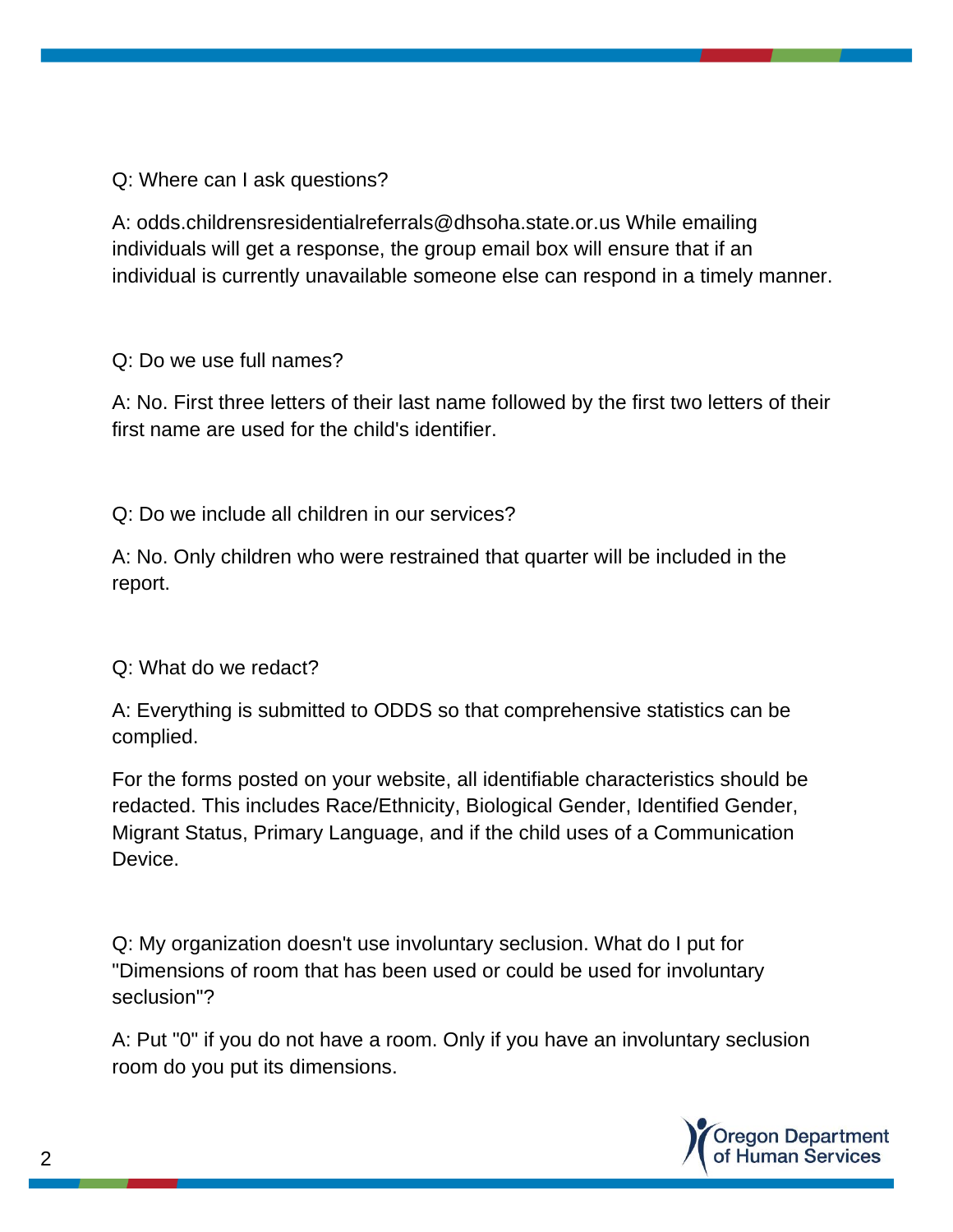Q: Do I need to include everything done for the "Summary description of the steps taken DURING THIS REPORTING PERIOD to decrease the use of restraint for this child" box?

A: If there are 3 or fewer restraints, only mark the "Three or fewer restraints/seclusion occurred during this reporting period" box. Do not mark any other boxes, even if other actions were taken to reduce the use of restraints.

If more than 3 restraints, then mark all steps taken.

Q: Do I still need to turn in a report if there were no restraints?

A: Yes. A report is still needed. Fill out the "Agency & Site Information" tab and the "Child Information" tab will be blank.

Q: Where is the reporting form?

A: The reporting form can be found on the Developmental Disabilities Provider and Partner Resources page under Senate Bill 710 Reports. Pull the template from the source each time a report is filled. Do not use a saved copy. Parts of the form are updated over time and the most current version is needed. (Hyperlink to site [https://www.oregon.gov/dhs/SENIORS-DISABILITIES/DD/PROVIDERS-](https://www.oregon.gov/dhs/SENIORS-DISABILITIES/DD/PROVIDERS-PARTNERS/Pages/index.aspx)[PARTNERS/Pages/index.aspx\)](https://www.oregon.gov/dhs/SENIORS-DISABILITIES/DD/PROVIDERS-PARTNERS/Pages/index.aspx)

Q: Where can I find ODDS' 24-hour residential data?

A: ODDS' 24-hour residential data is posted on the Developmental Disabilities Provider and Partner Resources page under Senate Bill 710 Reports. (Hyperlink to site [https://www.oregon.gov/dhs/SENIORS-DISABILITIES/DD/PROVIDERS-](https://www.oregon.gov/dhs/SENIORS-DISABILITIES/DD/PROVIDERS-PARTNERS/Pages/index.aspx)[PARTNERS/Pages/index.aspx\)](https://www.oregon.gov/dhs/SENIORS-DISABILITIES/DD/PROVIDERS-PARTNERS/Pages/index.aspx)

Q: Who is included in reportable injuries?

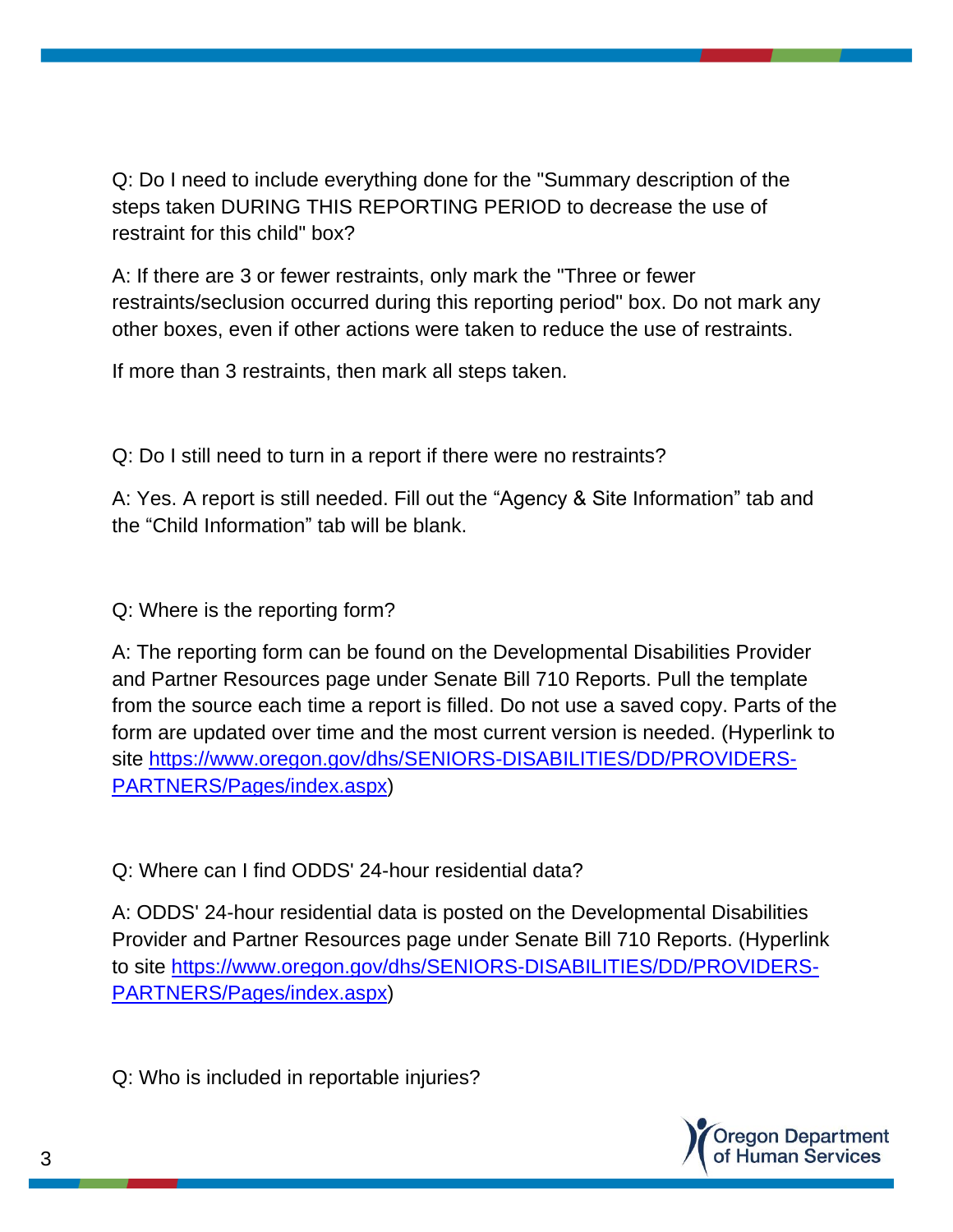A: Reportable injuries include only children injured.

Q: What if I have a child in an adult home? Do I need to track restraints done?

A: No. Only children in 24-hour residential children's homes or Host Homes need to track restraint data.

Q: Does each home need to be tracked on a separate sheet or form?

A: If a residential home has a capacity of 5 or more, separate sheets need to be submitted for each home. If a residential home has less than 5, all homes can be submitted on a single sheet.

Q: Why do you ask for both biological gender and identified gender?

A: This is based off how many federal agencies classify individual data. Biological gender is required for most forms and surveys such as Real ID. This is not necessarily how an individual self-identifies though and we wish to also honor that.

Q: Is number served the same as capacity?

A: No. Number served included entries and exits. This may exceed your stated capacity. For example, your capacity may be 3 beds. Two children age out and move to adult homes and one child moves in. This makes your capacity 3 but your number served 4.

Q: Do multiple restraints in one event have to have separate debriefings?

A: Debriefing meetings can cover multiple restraints, but each restraint must be covered in the meetings.